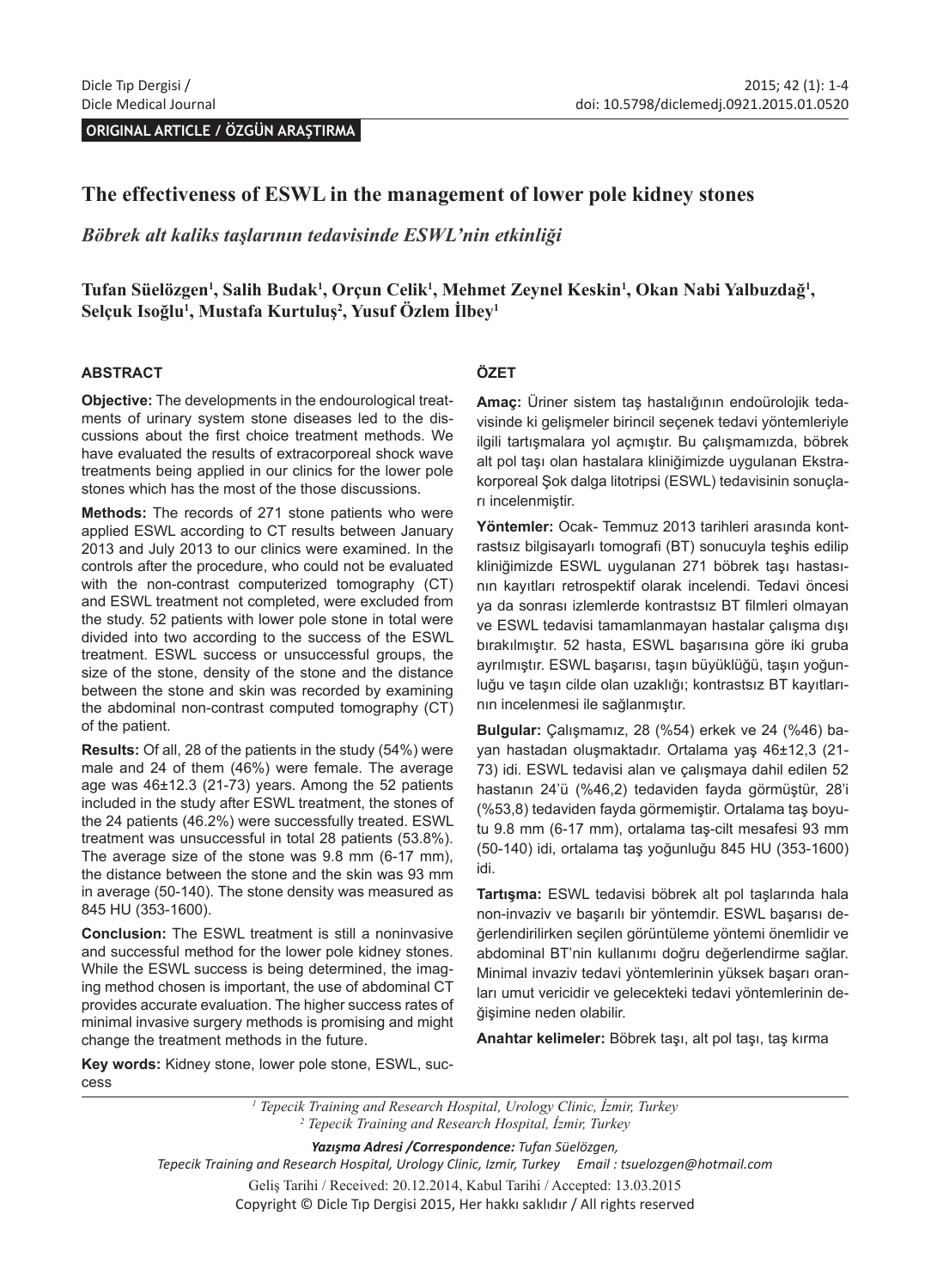## **INTRODUCTION**

In the beginning of the eighties, the discovery of extracorporeal shock wave lithotripsy (ESWL) marked a new epoch in the treatment of urinary system stones disease. ESWL, which was developed by a German plane company, Dornier, and whose first clinical trials were conducted by Chaussy et al., has been among the first treatment choices for the kidney stone treatment [1,2]. The place of ESWL in the lower pole stone treatment is being discussed with the developments in endourology and with the increase of the experiences in especially minimal invasive surgery (RIRS, mini PNL, microperc) [3,4]. Besides, only 11% of the patients whose asymptomatic lower pole stones are being followedup require the treatment [5]. Europe urology guide recommends endourological treatment as the first choice if it is upper 2 cm and ESWL if it is below 1 cm for the treatment of lower pole stones. However, the treatment way to be chosen for the lower pole stones between 1-2 cm is still being discussed [1].

In our study, we have examined the effects of the stone size, stone density and the stone-skin distance on the ESWL success in isolated lower pole stones treatment.

### **METHODS**

The records of 271 stone patients who were applied ESWL according to CT results between January 2013 and July 2013 in our clinics were analyzed retrospectively. Among those, 68 patients (25.1%) who had isolated lower pole stones were evaluated. 5 of those patients (8.5%) were excluded from the study since their ESWL treatment could not be completed. In the controls after the procedure, 11 patients (16.1%), who could not be evaluated with the non-contrast computerized tomography (CT), was excluded from the study. 52 patients with lower pole stones, who were included in the study, were divided into two groups according to the success of ESWL treatment. The stone size, density and stoneskin distances were recorded by analyzing the noncontrast abdominal computerized tomography (CT) in patients included in successful and unsuccessful ESWL groups.

All patients were administered with routine 100 mg Tramadol HCL I.M before the procedure. 3 sesrecorded by evaluating with the non-contrast abdominal CT approximately after the finishing of third session. Univariate and multivariate analyses were applied for the statistics. The student's t test and Pearson's chi-square test were used with SPSS version 15.0 program and a p value of <0.05 was considered as significant. **RESULTS**

sions in total were applied for each patient with the equipment having the brand Elmed 2012, in 60 minutes, 17-20 KV power and 2500 beats per session and if there is no excuse of the patient, one week break was taken between each sessions. Before each session, the final state of the stone was reviewed with direct urinary system graphy (DUSG), DUSG was taken after the last session and the results were

Totally 28 of the patients (54%) included in the study were women and 24 of them (46%) were men. The average age was  $46\pm 12.3$  (21-73). Among the 52 patients included in the study after ESWL treatment, the stones of the 19 patients (36.5%) were totally broken and made ineffective. In five patients (9.6%) the stone was fragmented into 5 mm small fragments but could not be removed, the clinically insignificant fragments which were asymptomatic were accepted as successful. ESWL treatment was unsuccessful in 28 patients (53.8%) in total. The stone size was 9.8 mm (6-17 mm) in average, the stone-skin distance was 93 mm (50-140mm) in average. The stone density was measured as 845 HU (353-1600) (Table 1).

|  |  | <b>Table 1.</b> Stone characteristics of the patients |  |  |  |
|--|--|-------------------------------------------------------|--|--|--|
|--|--|-------------------------------------------------------|--|--|--|

|                             |    |     | n Minimum Maximum Average |       |
|-----------------------------|----|-----|---------------------------|-------|
| Stone size (mm)             | 52 | 6   | 17                        | 9.8   |
| Stone-skin<br>distance (mm) | 52 | 50  | 140                       | 90.7  |
| Stone density (HU) 52       |    | 353 | 1600                      | 845.8 |

We did not determine any statistically significance in terms of the examined parameters between successful and unsuccessful ESWL groups. There is significant correlation between size of the lower pole stones and the success in univariate analysis. (p:0.03) We determined the stone-skin distance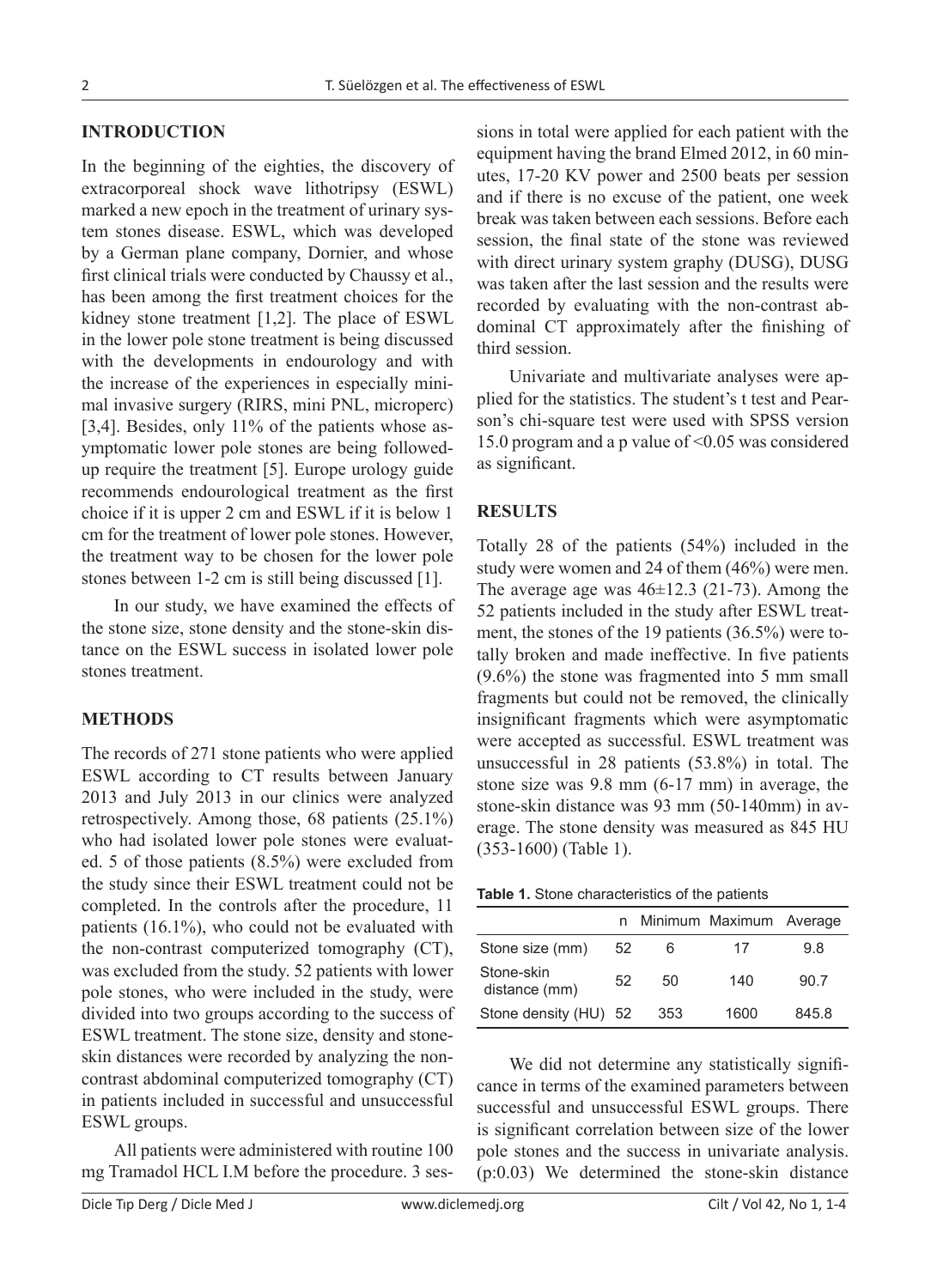$(p:0.026)$  and the stone density ( $p<0.01$ ) as significant in univariate analysis. Only the stone density was shown as significant in the ESWL success in multivariate analysis  $(p<0.01)$  (Table 2).

**Table 2.** Results of the statistical analysis according to the radiological measurements between Successful and Unsuccessful ESWL groups.

|                        | $SS \leq 10$ mm | SS>10mm  | SSD ≤90mm | SSD >90mm | <b>HU≤850</b> | <b>HU&gt;850</b> |
|------------------------|-----------------|----------|-----------|-----------|---------------|------------------|
| Successful, n (%)      | 17(48.6)        | 7(41.2)  | 15(60)    | 9(33.3)   | 19 (64.3)     | 5(22.7)          |
| Unsuccessful, n (%)    | 18(51.4)        | 10(58.8) | 10(40)    | 18 (66.7) | 11(35.7)      | 17 (77.3)        |
| p value (univariate)   | 0.03            |          | 0.026     |           | < 0.01        |                  |
| p value (multivariate) | >0.05           |          | >0.05     |           | < 0.01        |                  |

SS: Stone-Size, SSD: Stone-Skin Distance, HU: Hounsfield Unit

## **DISCUSSION**

Different success rates are being stated in the ESWL treatments of lower pole stones. The success rates ranging from 35% to 70% were reports in various studies (Table 3) [6-8]. In general, besides the stone size, density and stone-skin distance affecting the success of ESWL, the parameters such as the straight infundibulum-pelvic angle, long calyx (above 10 mm), narrow infundibulum (below 5 mm) for the lower pole stones were reported as effective [9,10]. In our study, our success rate in ESWL in lower pole stones was determined as 46% consistent with the literature. We think that making the final control made after ESWL with the direct graphy or the non-contrast abdominal CT might affect the success rates. In the literature, the final controls were revealed with only the direct graphies for the stone free rates [11,12].In our study the residual stones smaller than 5 mm were only determined by the non-contrast abdominal CT. No significant opacity was demonstrated when the direct graphies of those patients were analyzed retrospectively after the sessions. In the literature, the studies in which the controls after ESWL is being done with the noncontrast abdominal CT have similar rates (Deem 33%, Pearle 35%) and they have similar rates with our studies [13,14]. We think that another issue to be discussed should be which imaging technique will be used as the final control at the end of the ESWL sessions.

The success of ESWL treatment in lower pole stone is limited. Demand for a greater success and the rapid developments in endourology made the comparison of minimal invasive surgeries (RIRS,

micro pnl) with the ESWL a current issue [7,9].Although there are no studies conducted with a large patients group, RIRS success is approximately two times higher as compared to ESWL [13,15,16]. Tepeler et al. reported the micro pnl as an alternative method in the treatment of the lower pole stones in their studies [17].

Although there is no exact opinion about the quantity of the total shock wave number, there are studies indicating that the less shock waves, especially per session, decrease the renal damage and also that the ESWL treatment applied slowly both decreases the renal damage and increase the stone breaking success [18,19]. However, in the studies conducted on ESWL success in lower pole stones how many stone breaking sessions were applied, the total shock waves per sessions, the power and the frequency were not indicated. Thus, while examining the different success rates for the similar sized stones, a healthier comment might be made by knowing the ESWL application details better.

The discussions for the ideal treatment method for the lower pole stones are still continuing. The disadvantages of the newly defined minimal invasive surgical methods are the anesthesia requirement and surgical complications [3,4,13]. ESWL might still be preferred as the first treatment since it is especially noninvasive, it does not require anesthesia and it has low complication rates. İnci et al. showed that the follow up in the lower pole stones is an important alternative in their study [5]. As a result, the follow up in the treatment of isolated lower pole stone should be evaluated with the ESWL and minimal invasive surgery options.